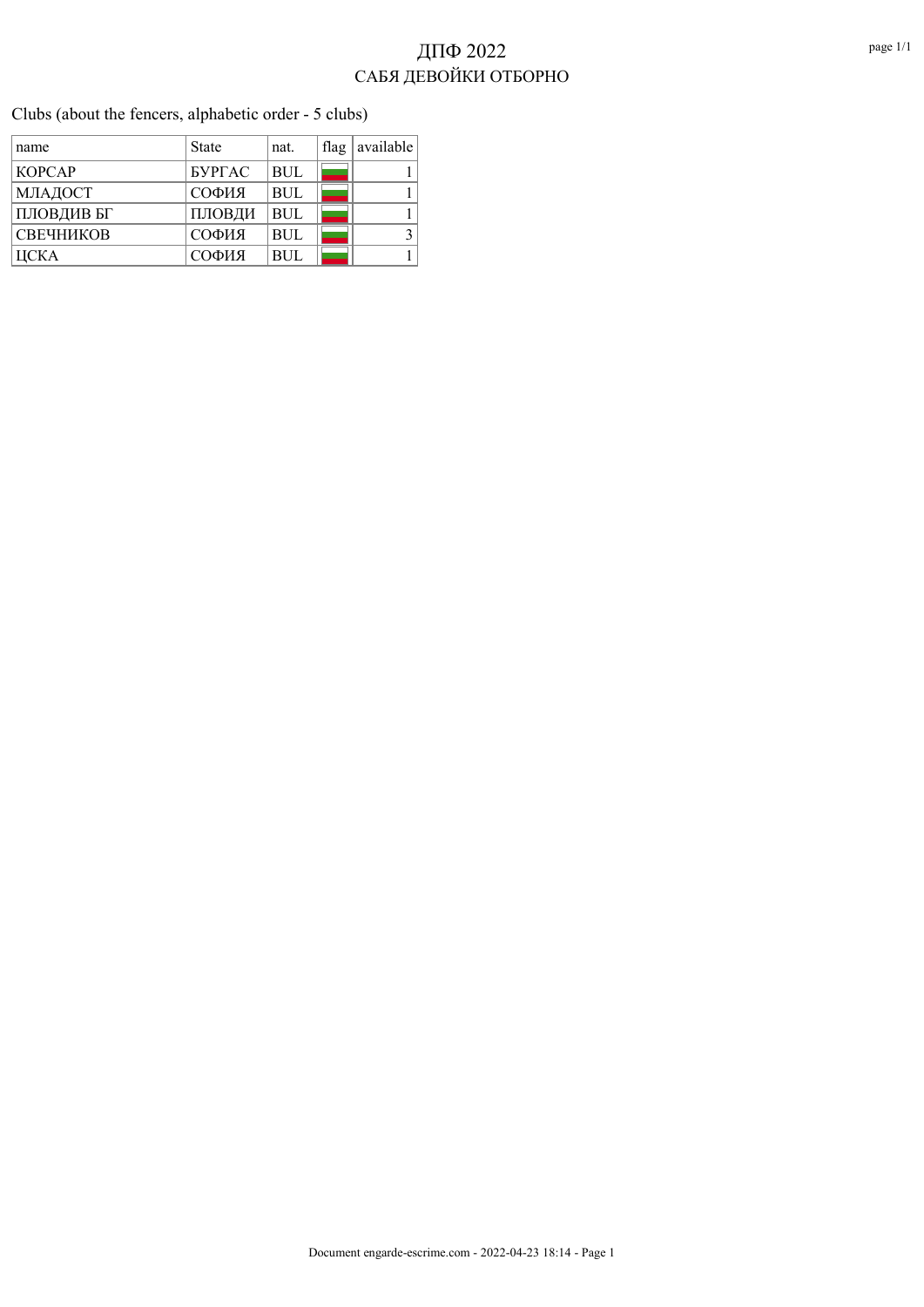Teams (present, ordered by fencer number - 7 teams)

| ran                      | number name   |                           | club          | flag |
|--------------------------|---------------|---------------------------|---------------|------|
| $\mathbf{1}$             | 19(289)       | ЛИГА СВЕЧНИКОВ            | СВЕЧНИКО      |      |
|                          |               | КРЪСТЕВА Василена         |               |      |
|                          |               | НЕЙКОВА Емма              |               |      |
|                          |               | МИХАЙЛОВА Ана             |               |      |
| $\overline{2}$           | 22(3712)      | СВЕЧНИКОВ 2               | СВЕЧНИКО      |      |
|                          |               | АТАНАСОВА Калина          |               |      |
|                          |               | ЗАХАРИНОВА Габриела       |               |      |
|                          |               | МЕДАРСКА София-Александра |               |      |
|                          | 3 39(6 14 19) | <b>KOPCAP</b>             | <b>KOPCAP</b> |      |
|                          |               | КИРОВА Аня                |               |      |
|                          |               | ПЕТКОВА Даниела           |               |      |
|                          |               | МИЛАНОВА Кристина         |               |      |
| $\overline{\mathcal{L}}$ | ####          | ПЛОВДИВ БГ                | ПЛОВДИВ Б     |      |
|                          |               | ГЕОРГИЕВА Мариела         |               |      |
|                          |               | ЕПИТРОПОВА Сияна          |               |      |
|                          |               | КАЧУЛЕВА Ана-Франческа    |               |      |
|                          | 5 44(51524)   | ЦСКА                      | ЦСКА          |      |
|                          |               | БРАНДАО Алина             |               |      |
|                          |               | ИВАНОВА Белослава         |               |      |
|                          |               | ОРОНОВА Христина          |               |      |
| 6                        | ####          | СВЕЧНИКОВ 3               | СВЕЧНИКО      |      |
|                          |               | СЕРЕГИНА Яна              |               |      |
|                          |               | СПАСОВА Наталия           |               |      |
|                          |               | ФИЛИПОВА Алиа             |               |      |
| 7                        | ####          | МЛАДОСТ                   | МЛАДОСТ       |      |
|                          |               | ВИТЛИЕМОВА Виктория       |               |      |
|                          |               | ЛИЦОВА Мия                |               |      |
|                          |               | НАНЧЕВА Ния               |               |      |
|                          |               | ТОДОРОВА Мария            |               |      |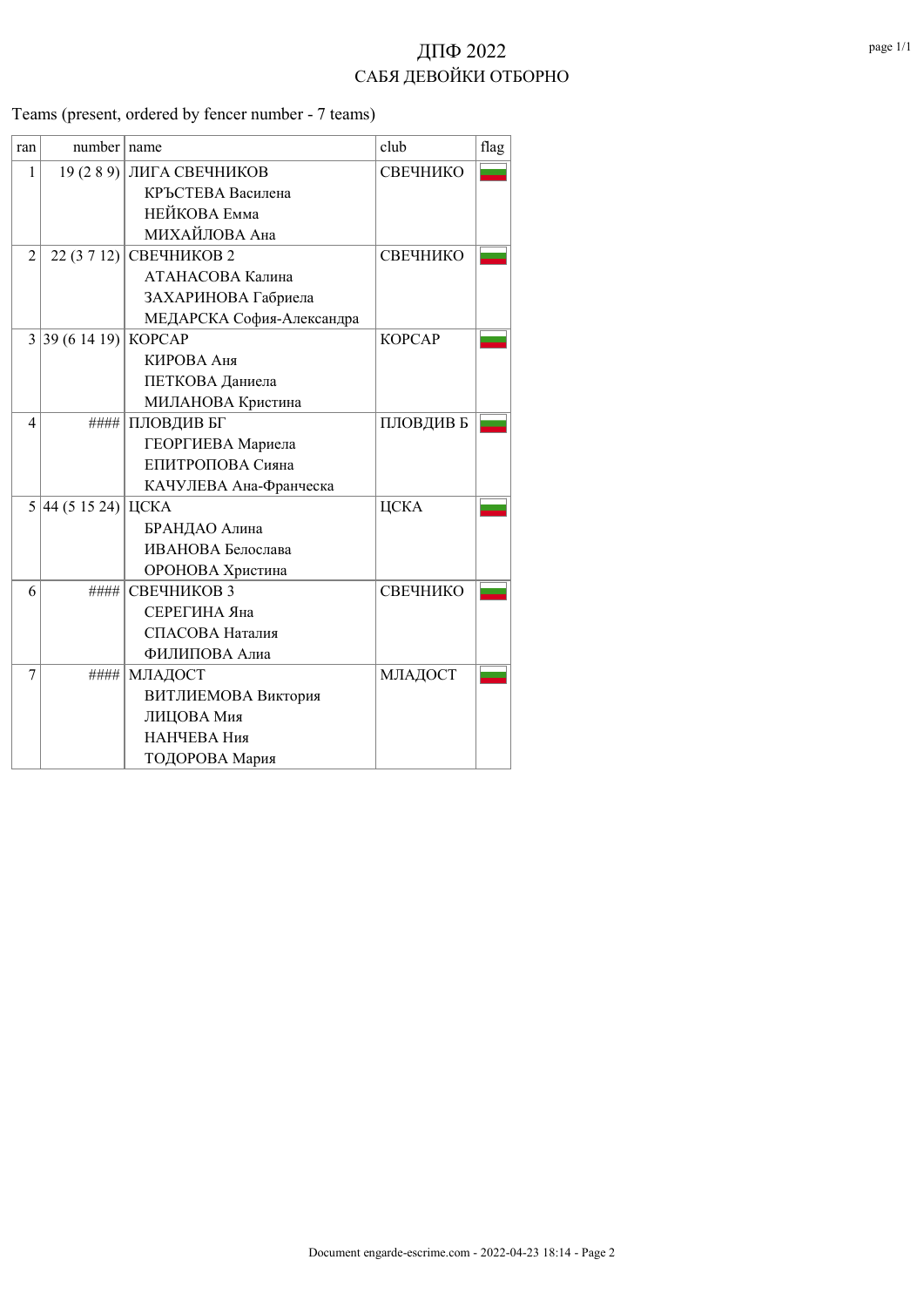Overall number of teams: 7 Number of teams among the 32 first fencers of the FIE ranking: 0

Number of teams of Europ: 7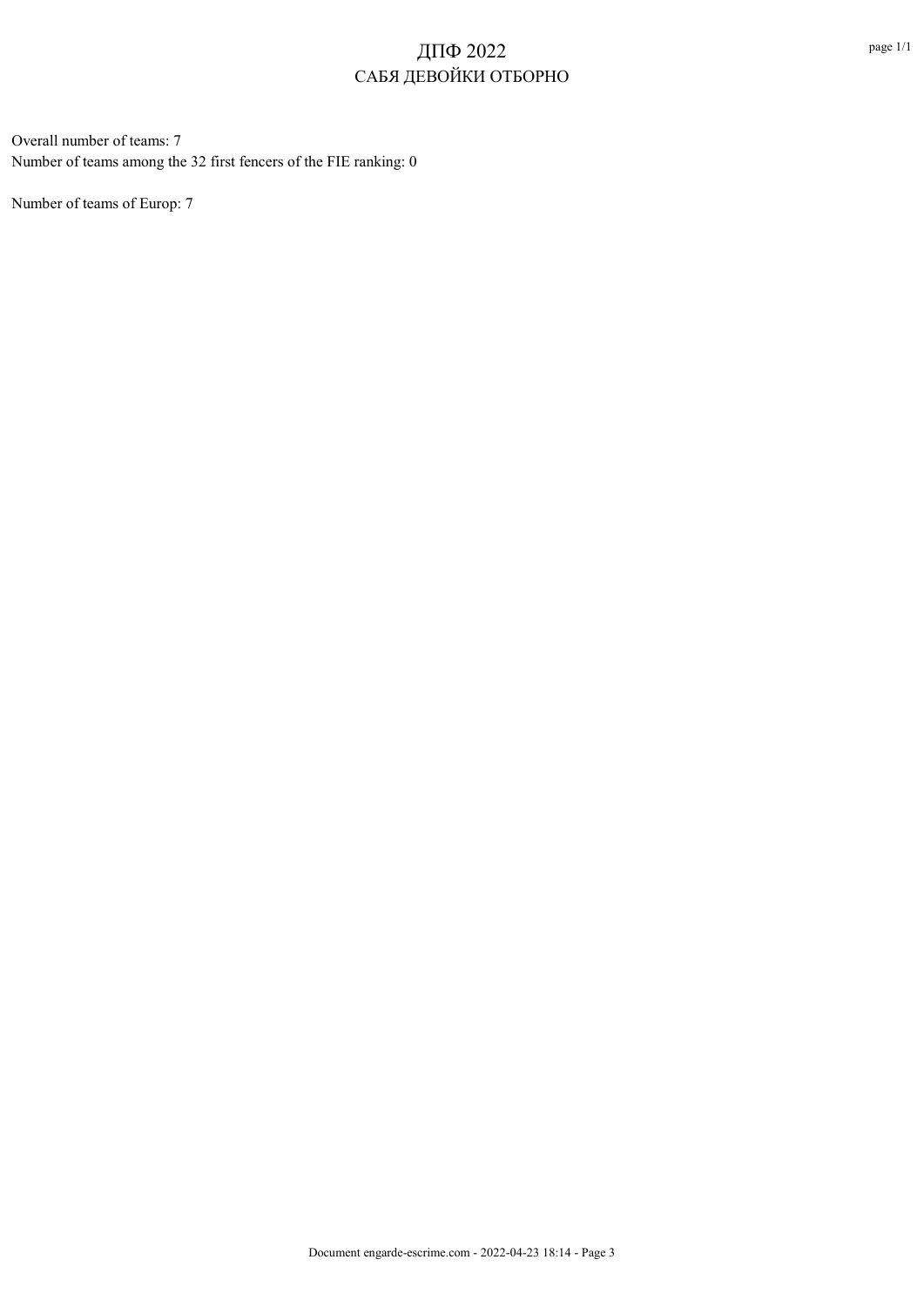Formula of the competition

 $\mathcal{L}_\text{max}$  and  $\mathcal{L}_\text{max}$  and  $\mathcal{L}_\text{max}$  and  $\mathcal{L}_\text{max}$ 

Direct elimination : 7 teams

Main tableau

Tableau for 5th place

Match for 7th place

Match for 3rd place